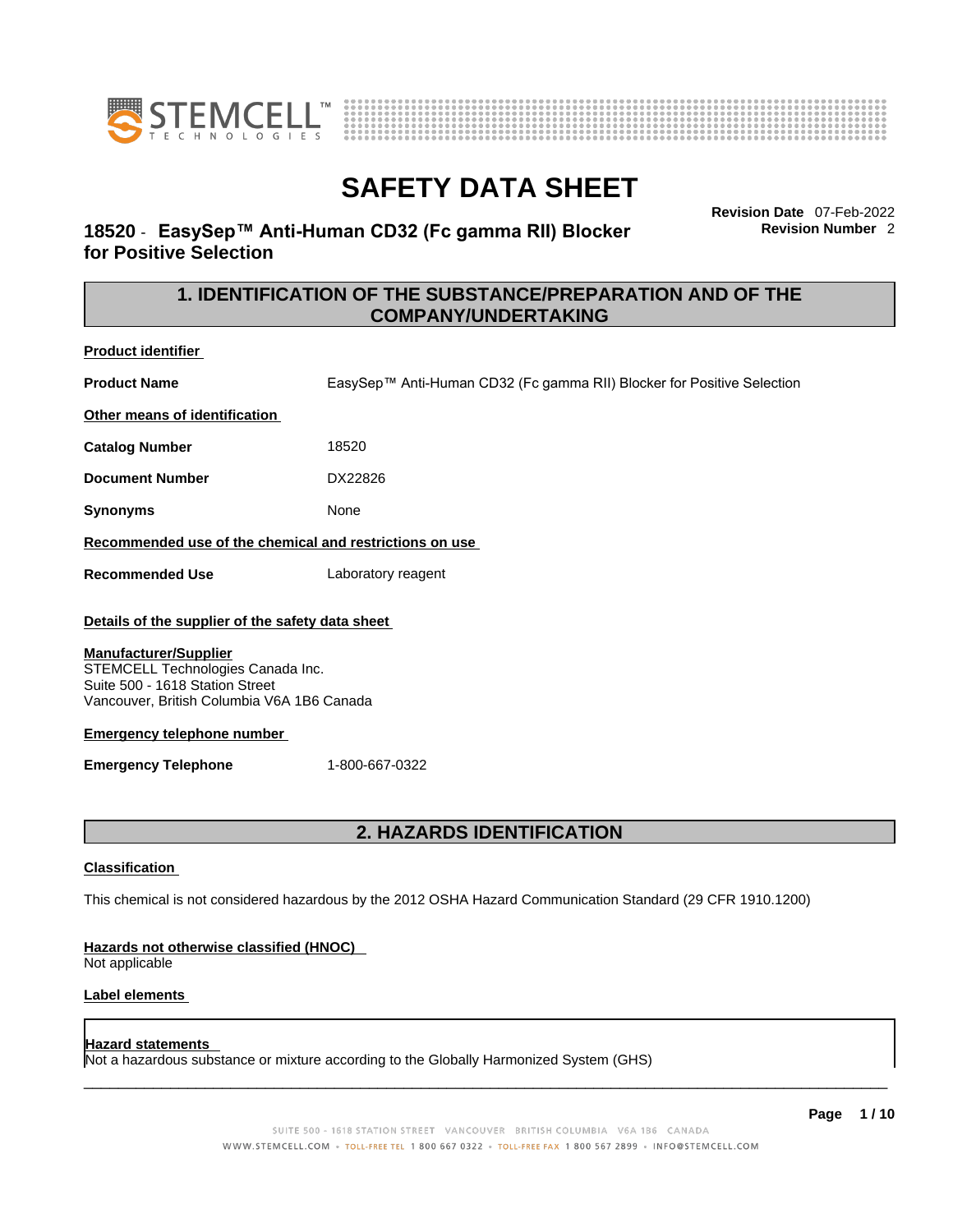



### \_\_\_\_\_\_\_\_\_\_\_\_\_\_\_\_\_\_\_\_\_\_\_\_\_\_\_\_\_\_\_\_\_\_\_\_\_\_\_\_\_\_\_\_\_\_\_\_\_\_\_\_\_\_\_\_\_\_\_\_\_\_\_\_\_\_\_\_\_\_\_\_\_\_\_\_\_\_\_\_\_\_\_\_\_\_\_\_\_\_\_\_\_ **Revision Date** 07-Feb-2022 **18520** - **EasySep™ Anti-Human CD32 (Fc gamma RII) Blocker for Positive Selection**

The product contains no substances which at their given concentration, are considered to be hazardous to health.

**Appearance** Clear **Physical state** Liquid **Odor** No data available

**Revision Number** 2

**Other Information** 

Not applicable

**Unknown acute toxicity** 0 % of the mixture consists of ingredient(s) of unknown toxicity

0 % of the mixture consists of ingredient(s) of unknown acute oral toxicity

0 % of the mixture consists of ingredient(s) of unknown acute dermal toxicity

0 % of the mixture consists of ingredient(s) of unknown acute inhalation toxicity (gas)

0 % of the mixture consists of ingredient(s) of unknown acute inhalation toxicity (vapor)

0 % of the mixture consists of ingredient(s) of unknown acute inhalation toxicity (dust/mist)

### **3. COMPOSITION/INFORMATION ON INGREDIENTS**

#### **Substance**

Not applicable.

#### **Mixture**

Not a hazardous substance or mixture according to the Globally Harmonized System (GHS)

\*The exact percentage (concentration) ofcomposition has been withheld as a trade secret.

### **4. FIRST AID MEASURES**

#### **Description of first aid measures**

| <b>Inhalation</b>   | Remove to fresh air.                                                                                                    |
|---------------------|-------------------------------------------------------------------------------------------------------------------------|
| Eye contact         | Rinse thoroughly with plenty of water for at least 15 minutes, lifting lower and upper eyelids.<br>Consult a physician. |
| <b>Skin contact</b> | Wash skin with soap and water.                                                                                          |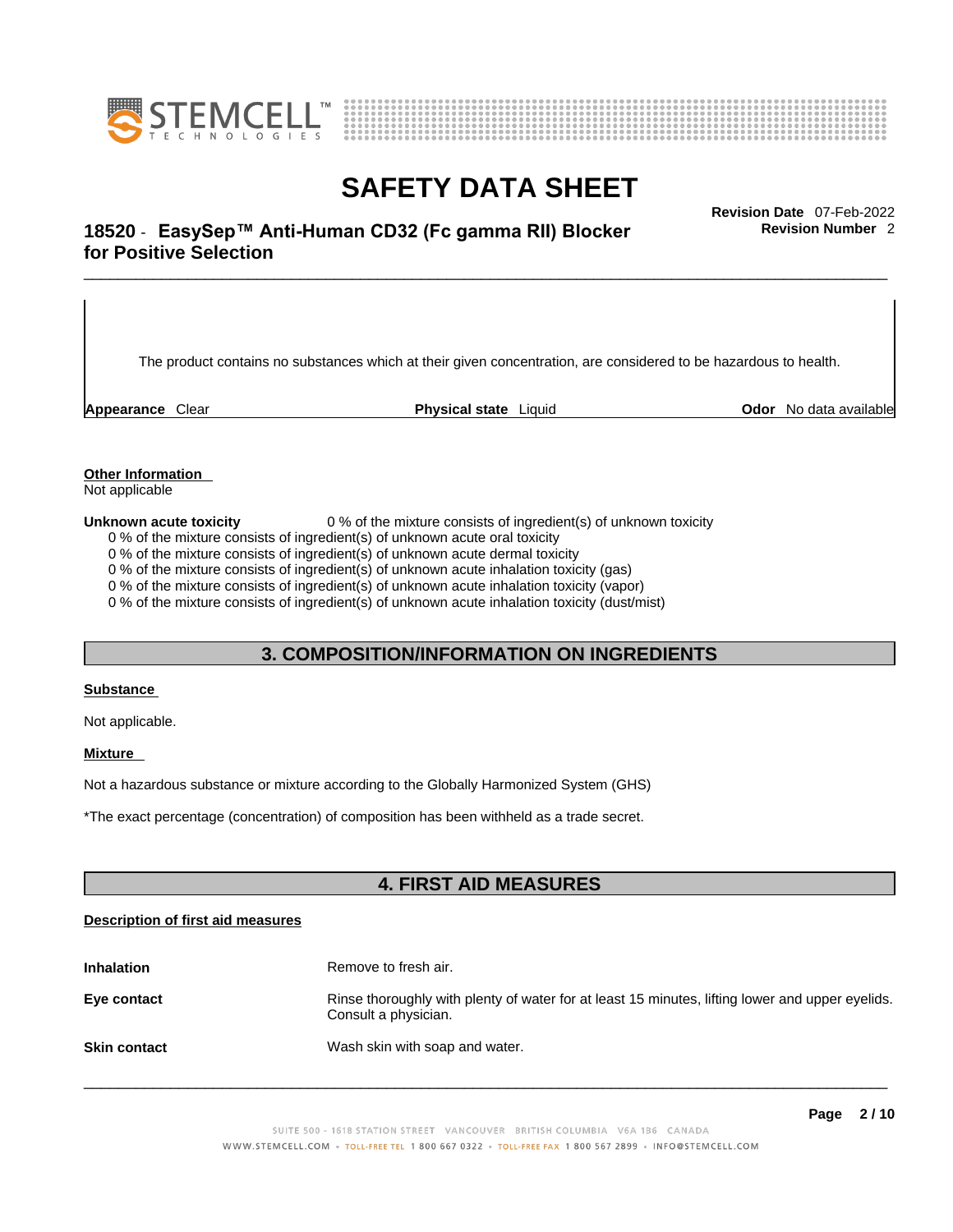



### \_\_\_\_\_\_\_\_\_\_\_\_\_\_\_\_\_\_\_\_\_\_\_\_\_\_\_\_\_\_\_\_\_\_\_\_\_\_\_\_\_\_\_\_\_\_\_\_\_\_\_\_\_\_\_\_\_\_\_\_\_\_\_\_\_\_\_\_\_\_\_\_\_\_\_\_\_\_\_\_\_\_\_\_\_\_\_\_\_\_\_\_\_ **Revision Date** 07-Feb-2022 **18520** - **EasySep™ Anti-Human CD32 (Fc gamma RII) Blocker for Positive Selection**

**Revision Number** 2

| Ingestion                                                                                                 | Clean mouth with water and drink afterwards plenty of water.                                                                          |  |
|-----------------------------------------------------------------------------------------------------------|---------------------------------------------------------------------------------------------------------------------------------------|--|
| Most important symptoms and effects, both acute and delayed                                               |                                                                                                                                       |  |
| <b>Symptoms</b>                                                                                           | No information available.                                                                                                             |  |
| Indication of any immediate medical attention and special treatment needed                                |                                                                                                                                       |  |
| <b>Note to physicians</b>                                                                                 | Treat symptomatically.                                                                                                                |  |
|                                                                                                           | <b>5. FIRE-FIGHTING MEASURES</b>                                                                                                      |  |
| <b>Suitable Extinguishing Media</b>                                                                       | Use extinguishing measures that are appropriate to local circumstances and the<br>surrounding environment.                            |  |
| Unsuitable extinguishing media                                                                            | CAUTION: Use of water spray when fighting fire may be inefficient.                                                                    |  |
| Specific hazards arising from the<br>chemical                                                             | No information available.                                                                                                             |  |
| <b>Explosion data</b><br>Sensitivity to Mechanical Impact None.<br><b>Sensitivity to Static Discharge</b> | None.                                                                                                                                 |  |
| Special protective equipment for<br>fire-fighters                                                         | Firefighters should wear self-contained breathing apparatus and full firefighting turnout<br>gear. Use personal protection equipment. |  |
|                                                                                                           | <b>6. ACCIDENTAL RELEASE MEASURES</b>                                                                                                 |  |
|                                                                                                           | Personal precautions, protective equipment and emergency procedures                                                                   |  |
| <b>Personal precautions</b>                                                                               | Ensure adequate ventilation.                                                                                                          |  |
| <b>Environmental precautions</b>                                                                          |                                                                                                                                       |  |

**Environmental precautions** See Section 12 for additional Ecological Information.

#### **Methods and material for containment and cleaning up**

**Methods for containment** Prevent further leakage or spillage if safe to do so.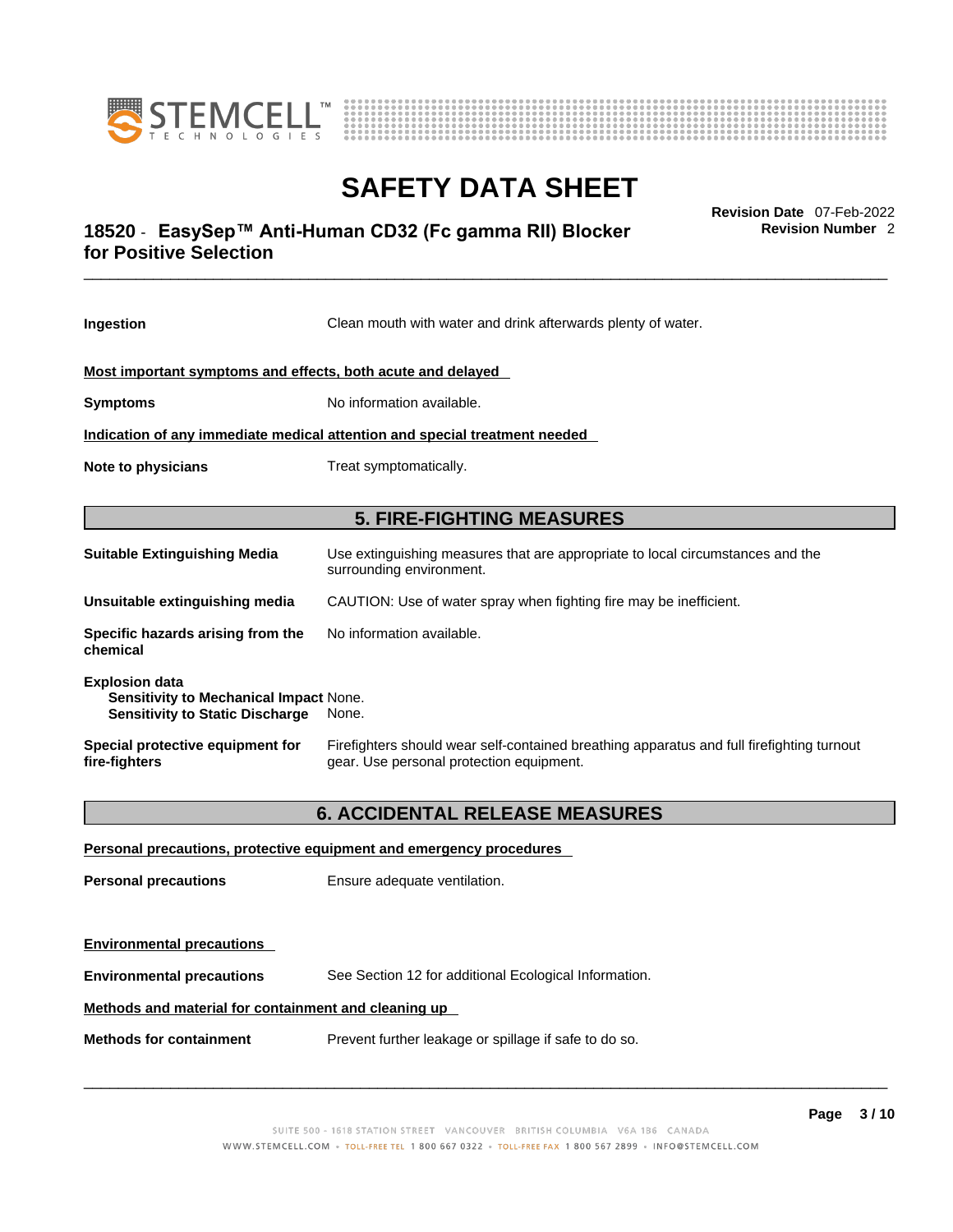



### \_\_\_\_\_\_\_\_\_\_\_\_\_\_\_\_\_\_\_\_\_\_\_\_\_\_\_\_\_\_\_\_\_\_\_\_\_\_\_\_\_\_\_\_\_\_\_\_\_\_\_\_\_\_\_\_\_\_\_\_\_\_\_\_\_\_\_\_\_\_\_\_\_\_\_\_\_\_\_\_\_\_\_\_\_\_\_\_\_\_\_\_\_ **Revision Date** 07-Feb-2022 **18520** - **EasySep™ Anti-Human CD32 (Fc gamma RII) Blocker for Positive Selection**

**Revision Number** 2

| Methods for cleaning up         | Pick up and transfer to properly labeled containers.                                 |
|---------------------------------|--------------------------------------------------------------------------------------|
| Prevention of secondary hazards | Clean contaminated objects and areas thoroughly observing environmental regulations. |

### **7. HANDLING AND STORAGE**

| Advice on safe handling   | Handle in accordance with good industrial hygiene and safety practice.              |  |
|---------------------------|-------------------------------------------------------------------------------------|--|
|                           | Conditions for safe storage, including any incompatibilities                        |  |
| <b>Storage Conditions</b> | Store in accordance with information listed on the Product Information Sheet (PIS). |  |

### **8. EXPOSURE CONTROLS/PERSONAL PROTECTION**

| <b>Control parameters</b> |
|---------------------------|
|---------------------------|

**Precautions for safe handling**

**Exposure Limits** This product, as supplied, does not contain any hazardous materials with occupational exposure limits established by the region specific regulatory bodies.

#### **Appropriate engineering controls**

| <b>Engineering controls</b> | Showers              |
|-----------------------------|----------------------|
|                             | Eyewash stations     |
|                             | Ventilation systems. |
|                             |                      |

**Individual protection measures, such as personal protective equipment Eye/face protection** No special protective equipment required. **Skin and body protection** No special protective equipment required. **Respiratory protection** No protective equipment is needed under normal use conditions. If exposure limits are exceeded or irritation is experienced, ventilation and evacuation may be required. **General hygiene considerations** Handle in accordance with good industrial hygiene and safety practice.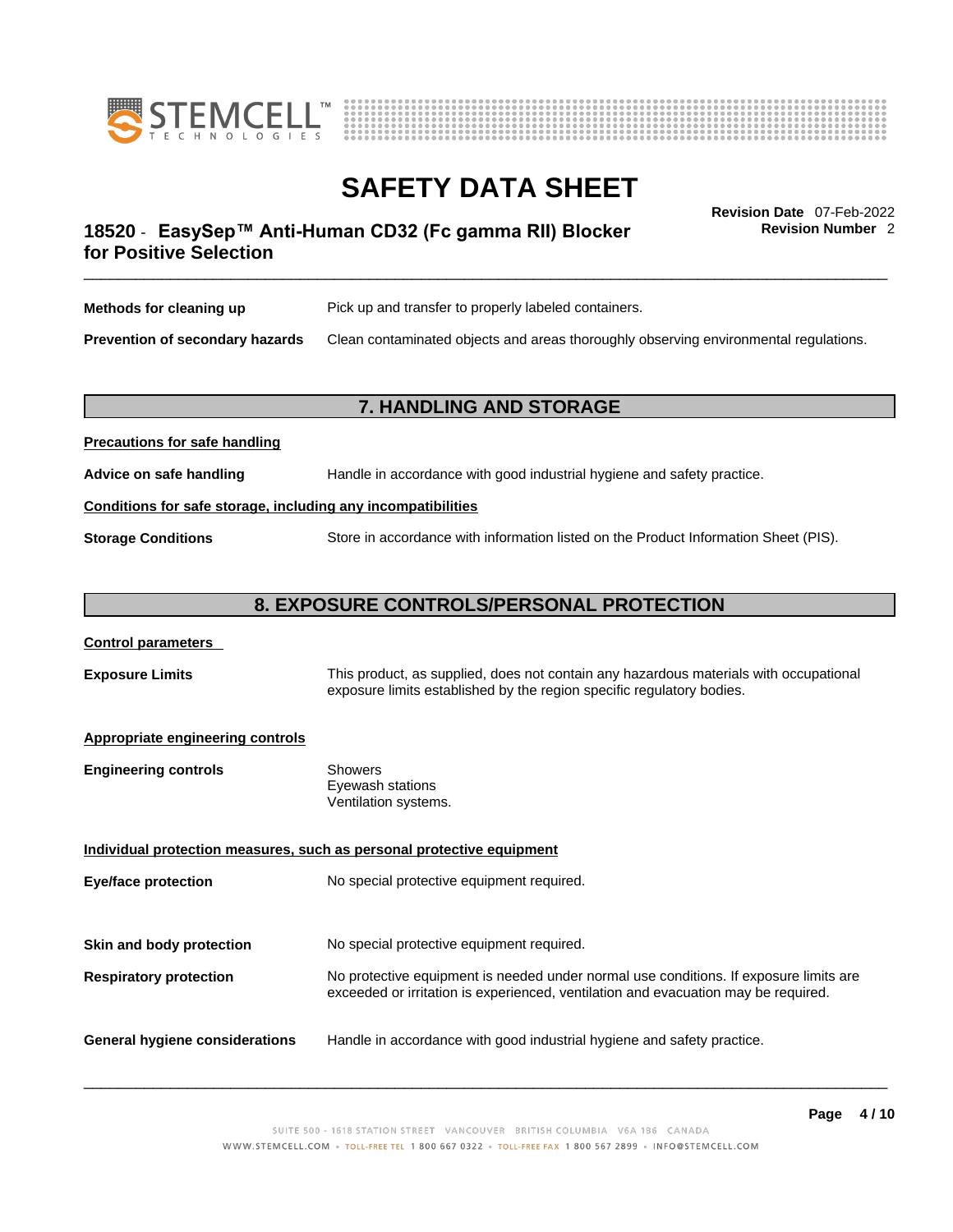



### \_\_\_\_\_\_\_\_\_\_\_\_\_\_\_\_\_\_\_\_\_\_\_\_\_\_\_\_\_\_\_\_\_\_\_\_\_\_\_\_\_\_\_\_\_\_\_\_\_\_\_\_\_\_\_\_\_\_\_\_\_\_\_\_\_\_\_\_\_\_\_\_\_\_\_\_\_\_\_\_\_\_\_\_\_\_\_\_\_\_\_\_\_ **Revision Date** 07-Feb-2022 **18520** - **EasySep™ Anti-Human CD32 (Fc gamma RII) Blocker for Positive Selection**

**Revision Number** 2

|                                                       | 9. PHYSICAL AND CHEMICAL PROPERTIES |                  |  |
|-------------------------------------------------------|-------------------------------------|------------------|--|
| Information on basic physical and chemical properties |                                     |                  |  |
| <b>Physical state</b>                                 | Liquid                              |                  |  |
| Appearance                                            | Clear                               |                  |  |
| Color                                                 | No information available            |                  |  |
| Odor                                                  | No data available                   |                  |  |
| <b>Odor threshold</b>                                 | No data available                   |                  |  |
| <b>Property</b>                                       | <b>Values</b>                       | Remarks • Method |  |
| pН                                                    | No data available                   | None known       |  |
| Melting point / freezing point                        | No data available                   | None known       |  |
| <b>Boiling point / boiling range</b>                  | No data available                   | None known       |  |
| <b>Flash point</b>                                    | No data available                   | None known       |  |
| <b>Evaporation rate</b>                               | No data available                   | None known       |  |
| Flammability (solid, gas)                             | No data available                   | None known       |  |
| <b>Flammability Limit in Air</b>                      |                                     | None known       |  |
| <b>Upper flammability limit:</b>                      | No data available                   |                  |  |
| Lower flammability limit:                             | No data available                   |                  |  |
| Vapor pressure                                        | No data available                   | None known       |  |
| Vapor density                                         | No data available                   | None known       |  |
| <b>Relative density</b>                               | No data available                   | None known       |  |
| <b>Water solubility</b>                               | No data available                   | None known       |  |
| Solubility in other solvents                          | No data available                   | None known       |  |
| <b>Partition coefficient</b>                          | No data available                   | None known       |  |
| <b>Autoignition temperature</b>                       | No data available                   | None known       |  |
| <b>Decomposition temperature</b>                      | No data available                   | None known       |  |
| <b>Kinematic viscosity</b>                            | No data available                   | None known       |  |
| <b>Dynamic viscosity</b>                              | No data available                   | None known       |  |
| <b>Explosive properties</b>                           | No data available                   |                  |  |
| <b>Oxidizing properties</b>                           | No information available            |                  |  |
| Other Information                                     |                                     |                  |  |
| <b>Softening point</b>                                | No information available            |                  |  |
| <b>Molecular weight</b>                               | No information available            |                  |  |
| Molecular formula                                     | No information available            |                  |  |
| <b>VOC Content (%)</b>                                | No information available            |                  |  |
| <b>Liquid Density</b>                                 | No information available            |                  |  |
| <b>Bulk density</b>                                   | No information available            |                  |  |
|                                                       | <b>10. STABILITY AND REACTIVITY</b> |                  |  |
|                                                       |                                     |                  |  |

**Reactivity No information available.** 

**Chemical stability** Stable under recommended transport or storage conditions.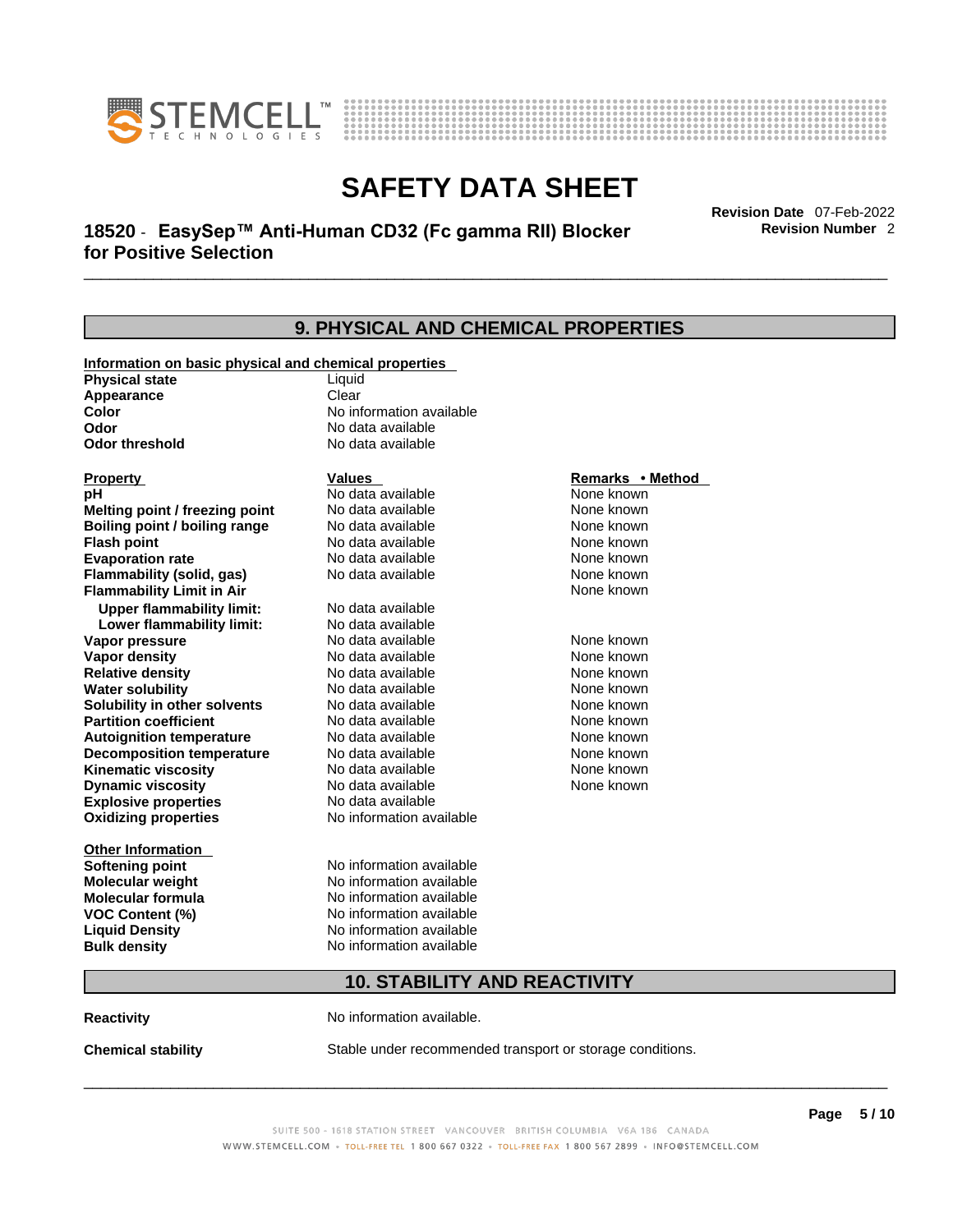



### \_\_\_\_\_\_\_\_\_\_\_\_\_\_\_\_\_\_\_\_\_\_\_\_\_\_\_\_\_\_\_\_\_\_\_\_\_\_\_\_\_\_\_\_\_\_\_\_\_\_\_\_\_\_\_\_\_\_\_\_\_\_\_\_\_\_\_\_\_\_\_\_\_\_\_\_\_\_\_\_\_\_\_\_\_\_\_\_\_\_\_\_\_ **Revision Date** 07-Feb-2022 **18520** - **EasySep™ Anti-Human CD32 (Fc gamma RII) Blocker for Positive Selection**

**Revision Number** 2

| <b>Possibility of hazardous reactions</b> None under normal processing. |                                           |
|-------------------------------------------------------------------------|-------------------------------------------|
| <b>Conditions to avoid</b>                                              | None known based on information supplied. |
| Incompatible materials                                                  | None known based on information supplied. |

**Hazardous decomposition products** None known based on information supplied.

### **11. TOXICOLOGICAL INFORMATION**

#### **Information on likely routes of exposure**

#### **Product Information**

| Ingestion           | Specific test data for the substance or mixture is not available. |
|---------------------|-------------------------------------------------------------------|
| <b>Skin contact</b> | Specific test data for the substance or mixture is not available. |
| Eye contact         | Specific test data for the substance or mixture is not available. |
| <b>Inhalation</b>   | Specific test data for the substance or mixture is not available. |

**Symptoms** No information available.

**Numerical measures of toxicity**

**Acute toxicity**

**Unknown acute toxicity** 0 % of the mixture consists of ingredient(s) of unknown toxicity

0 % of the mixture consists of ingredient(s) of unknown acute oral toxicity

0 % of the mixture consists of ingredient(s) of unknown acute dermal toxicity

0 % of the mixture consists of ingredient(s) of unknown acute inhalation toxicity (gas)

0 % of the mixture consists of ingredient(s) of unknown acute inhalation toxicity (vapor)

0 % of the mixture consists of ingredient(s) of unknown acute inhalation toxicity (dust/mist) Product Information

#### **Delayed and immediate effects as well as chronic effects from short and long-term exposure**

| <b>Skin</b><br><b>Virritation</b><br>Nο<br>. corros | inform<br>mation available. |
|-----------------------------------------------------|-----------------------------|
| Proo<br>nauon                                       |                             |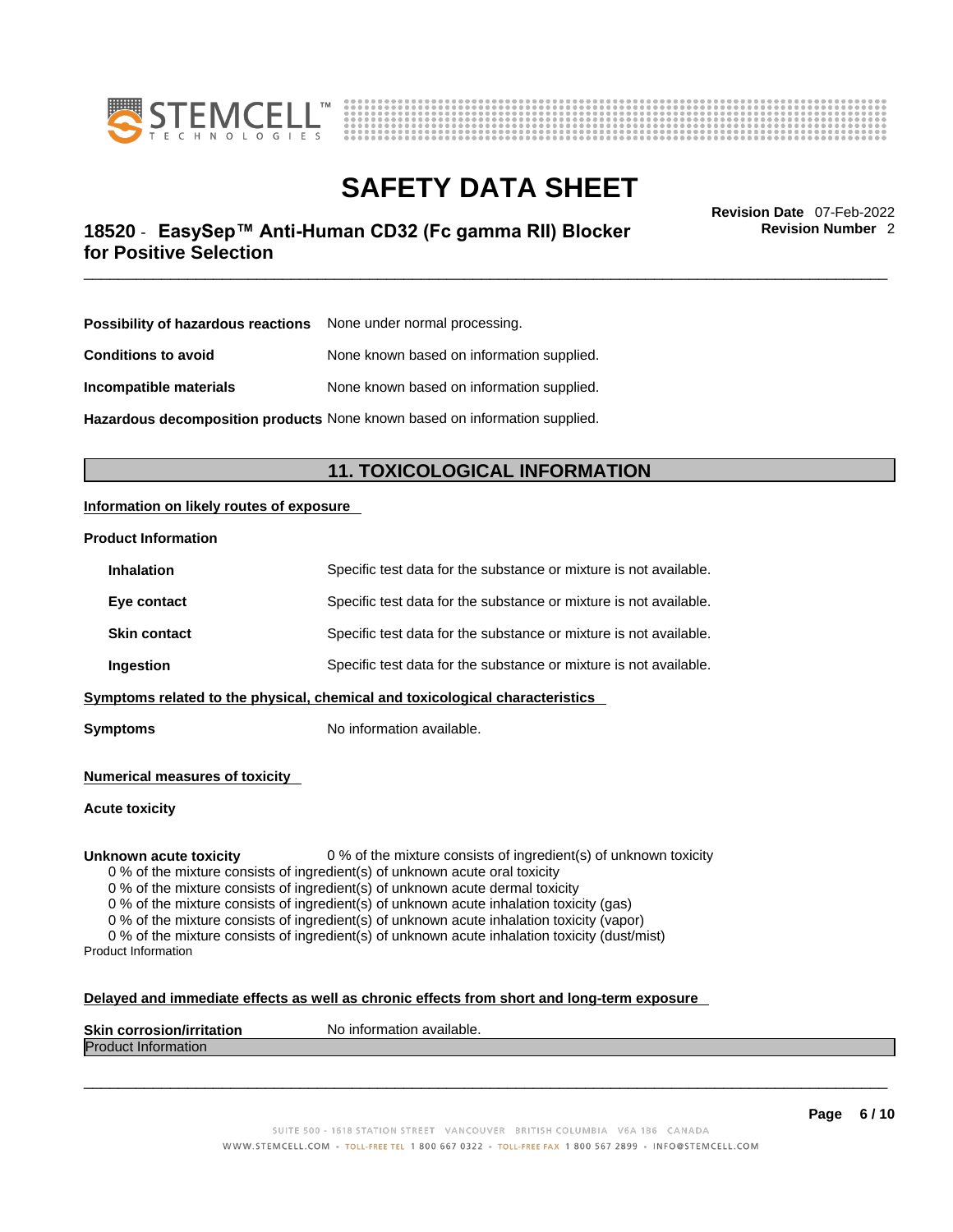



### \_\_\_\_\_\_\_\_\_\_\_\_\_\_\_\_\_\_\_\_\_\_\_\_\_\_\_\_\_\_\_\_\_\_\_\_\_\_\_\_\_\_\_\_\_\_\_\_\_\_\_\_\_\_\_\_\_\_\_\_\_\_\_\_\_\_\_\_\_\_\_\_\_\_\_\_\_\_\_\_\_\_\_\_\_\_\_\_\_\_\_\_\_ **Revision Date** 07-Feb-2022 **18520** - **EasySep™ Anti-Human CD32 (Fc gamma RII) Blocker for Positive Selection**

**Revision Number** 2

| Serious eye damage/eye irritation | No information available.  |
|-----------------------------------|----------------------------|
| <b>Product Information</b>        |                            |
| Respiratory or skin sensitization | No information available.  |
| <b>Product Information</b>        |                            |
| Germ cell mutagenicity            | No information available.  |
| <b>Product Information</b>        |                            |
| Carcinogenicity                   | No information available.  |
| <b>Reproductive toxicity</b>      | No information available.  |
|                                   | <b>Product Information</b> |
| <b>STOT - single exposure</b>     | No information available.  |
|                                   | <b>Product Information</b> |
| <b>STOT - repeated exposure</b>   | No information available.  |
|                                   | <b>Product Information</b> |
| <b>Aspiration hazard</b>          | No information available.  |

## **12. ECOLOGICAL INFORMATION**

| <b>Ecotoxicity</b><br><b>Product Information</b>             |                           |  |  |  |
|--------------------------------------------------------------|---------------------------|--|--|--|
| Persistence and degradability                                | No information available. |  |  |  |
| There is no data for this product.<br><b>Bioaccumulation</b> |                           |  |  |  |
| Other adverse effects                                        | No information available. |  |  |  |

### **13. DISPOSAL CONSIDERATIONS**

| Waste treatment methods                |                                                                                                                    |
|----------------------------------------|--------------------------------------------------------------------------------------------------------------------|
| Waste from residues/unused<br>products | Dispose of in accordance with local regulations. Dispose of waste in accordance with<br>environmental legislation. |
| Contaminated packaging                 | Do not reuse empty containers.                                                                                     |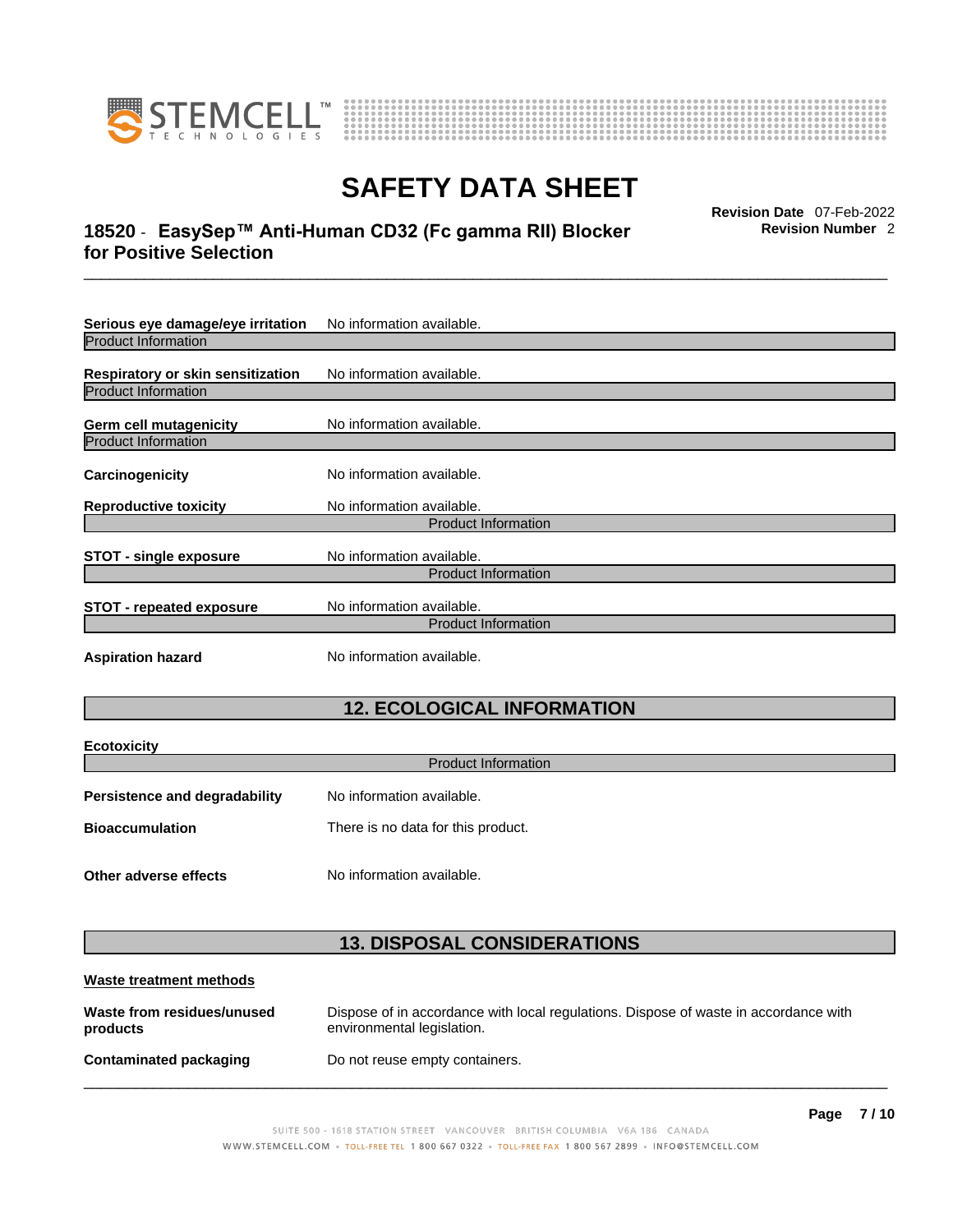



\_\_\_\_\_\_\_\_\_\_\_\_\_\_\_\_\_\_\_\_\_\_\_\_\_\_\_\_\_\_\_\_\_\_\_\_\_\_\_\_\_\_\_\_\_\_\_\_\_\_\_\_\_\_\_\_\_\_\_\_\_\_\_\_\_\_\_\_\_\_\_\_\_\_\_\_\_\_\_\_\_\_\_\_\_\_\_\_\_\_\_\_\_ **Revision Date** 07-Feb-2022 **18520** - **EasySep™ Anti-Human CD32 (Fc gamma RII) Blocker for Positive Selection** 

### **14. TRANSPORT INFORMATION**

| <b>DOT</b>  | Not regulated |
|-------------|---------------|
| <u>TDG</u>  | Not regulated |
| MEX         | Not regulated |
| ICAO (air)  | Not regulated |
| IATA        | Not regulated |
| <b>IMDG</b> | Not regulated |
| RID         | Not regulated |
| <b>ADR</b>  | Not regulated |
| <b>ADN</b>  | Not regulated |

### **15. REGULATORY INFORMATION**

| International Inventories |                 |
|---------------------------|-----------------|
| TSCA                      | Complies        |
| <b>DSL/NDSL</b>           | Complies        |
| <b>EINECS/ELINCS</b>      | Complies        |
| ENCS                      | Does not comply |
| <b>IECSC</b>              | Complies        |
| KECL                      | Complies        |
| PICCS                     | Complies        |
| AICS                      | Complies        |
|                           |                 |

 **Legend:** 

 **TSCA** - United States Toxic Substances Control Act Section 8(b) Inventory

 **DSL/NDSL** - Canadian Domestic Substances List/Non-Domestic Substances List

 **EINECS/ELINCS** - European Inventory of Existing Chemical Substances/European List of Notified Chemical Substances

- **ENCS**  Japan Existing and New Chemical Substances
- **IECSC**  China Inventory of Existing Chemical Substances
- **KECL**  Korean Existing and Evaluated Chemical Substances
- **PICCS**  Philippines Inventory of Chemicals and Chemical Substances
- **AICS**  Australian Inventory of Chemical Substances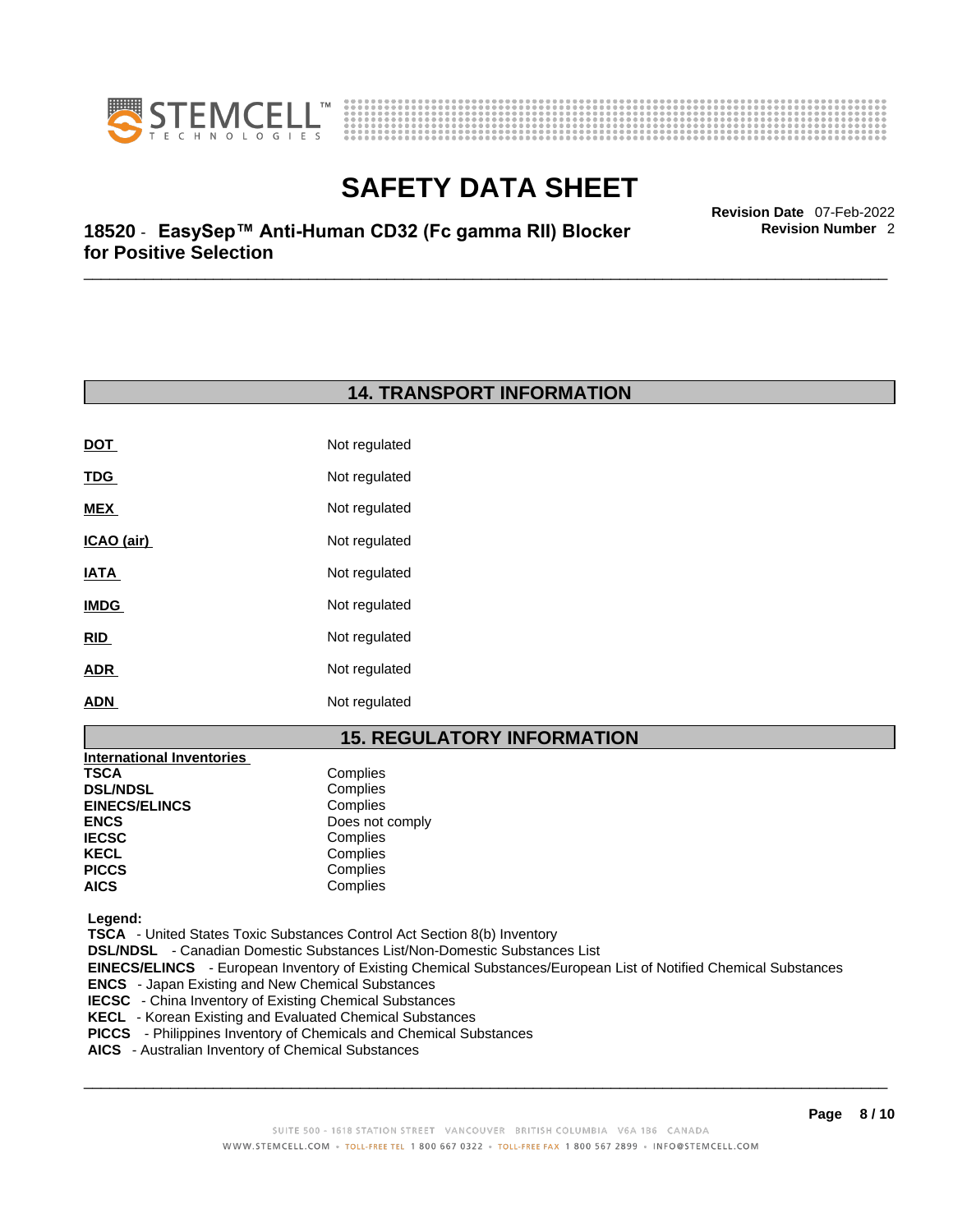



### \_\_\_\_\_\_\_\_\_\_\_\_\_\_\_\_\_\_\_\_\_\_\_\_\_\_\_\_\_\_\_\_\_\_\_\_\_\_\_\_\_\_\_\_\_\_\_\_\_\_\_\_\_\_\_\_\_\_\_\_\_\_\_\_\_\_\_\_\_\_\_\_\_\_\_\_\_\_\_\_\_\_\_\_\_\_\_\_\_\_\_\_\_ **Revision Date** 07-Feb-2022 **18520** - **EasySep™ Anti-Human CD32 (Fc gamma RII) Blocker for Positive Selection**

**Revision Number** 2

#### **US Federal Regulations**

#### **SARA 313**

Section 313 of Title III of the Superfund Amendments and Reauthorization Act of 1986 (SARA). This product does not contain any chemicals which are subject to the reporting requirements of the Act and Title 40 of the Code of Federal Regulations, Part 372.

#### **CWA** (Clean Water Act)

This product does not contain any substances regulated as pollutants pursuant to the Clean Water Act (40 CFR 122.21 and 40 CFR 122.42).

#### **CERCLA**

This material, as supplied, does not contain any substances regulated as hazardous substances under the Comprehensive Environmental Response Compensation and Liability Act (CERCLA) (40 CFR 302) or the Superfund Amendments and Reauthorization Act (SARA) (40 CFR 355). There may be specific reporting requirements at the local, regional, or state level pertaining to releases of this material.

#### **US State Regulations**

#### **California Proposition 65**

This product does not contain any Proposition 65 chemicals.

#### **U.S. State Right-to-Know Regulations**

#### **US State Regulations**

| Chemical name            | New Jersey | <b>Massachusetts</b> | Pennsylvania |
|--------------------------|------------|----------------------|--------------|
| Water                    |            |                      |              |
| 7732-18-5                |            |                      |              |
| Sodium Phosphate Dibasic |            |                      |              |
| 7558-79-4                |            |                      |              |

#### **U.S. EPA Label Information**

#### **EPA Pesticide Registration Number** Not applicable